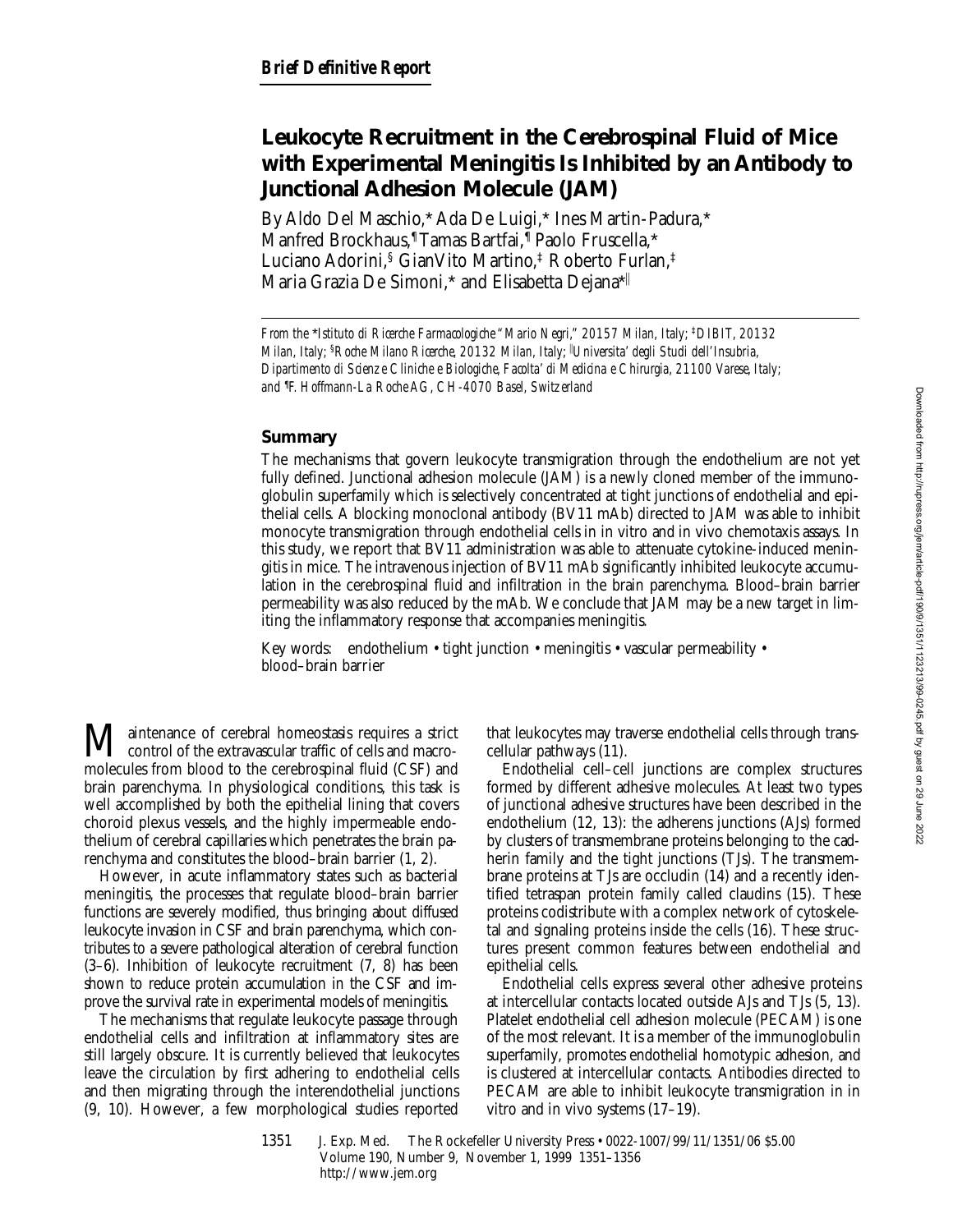We have recently identified and cloned a new junctional molecule in endothelial and epithelial cells called JAM (for junctional adhesion molecule [20]). JAM is a small transmembrane immunoglobulin-like molecule that codistributes with TJ components and promotes homotypic cell–cell adhesion (20). An mAb directed to JAM (BV11) was found to inhibit spontaneous and chemokine-induced chemotaxis of monocytes (20). JAM is highly expressed in cells that present well-organized TJs, such as the ependymal cells and the endothelium of the blood–brain barrier (20).

In this paper, we studied the effect of BV11 on experimental meningitis induced by intracerebroventricular (ICV) injection of inflammatory cytokines in mice (21). This model is characterized by a significant inflammatory cell influx and increase in blood–brain barrier permeability. The data reported show that JAM inhibition blocked monocyte and neutrophil infiltration into the CSF and brain parenchyma. In addition, albumin influx in CSF was strongly reduced by the JAM mAb. These data strongly suggest that functional blocking of JAM may provide a novel approach in limiting acute inflammatory reactions.

#### **Materials and Methods**

*Reagents.* Reagents were purchased from the following sources: RPMI 1640, PBS, and FCS from GIBCO BRL; Immu-Mount from Shandon; OCT compound from Miles Labs; *N*-cetyl-*N*,*N*,*N*trimethyl-ammonium bromide (TAB), Genziana violet, BSA, chloral hydrate, dianisidine dihydrochloride, erythrosine, FITCconjugated bovine albumin (FITC-albumin), and heparin from Sigma Chemical Co.; human TNF- $\alpha$  from Genzyme Corp.; human IL-1β from Dompè; human monocyte chemotactic protein 3 (MCP-3) from Peprotech; Diff-Quik from Baxter Dade AG.

*Animals.* CD1 male mice (25–30 g; Charles River) were housed with free access to food and water, under a 12-h light–dark cycle with constant temperature (21–23°C) and humidity (60  $\pm$  5%). Procedures involving animals and their care were conducted in conformity with institutional guidelines that are in compliance with international laws and policies (European Economic Community Council Directive 86/609, OJ L 358,1; Dec. 12, 1987; National Institutes of Health Guide for the Care and Use of Laboratory Animals, NIH Publication No. 85-23, 1985).

*Antibodies.* All the antibodies, unless otherwise specified, were rat anti–mouse mAbs and were used as sterile purified immunoglobulins. BV11 and BV12 mAbs were generated in our laboratory following a previously described procedure and characterized as described (20, 22). BV12 recognizes a different JAM epitope than BV11 and is devoid of biological activity (20). Fab fragments of BV11 were prepared by standard procedures (23). Other antibodies used in this study were as follows: (a) HB-151, anti–HLA-DR5, used as isotype-matched control of BV11 (American Type Culture Collection); (b) MEC 7.46 to PECAM (22); (c) RB6-8C5 to granulocyte-differentiation antigen (CD15) was obtained from Dr. R.L. Coffman (DNAX, Palo Alto, CA). Endotoxin content of all the mAbs was tested by the Limulus assay with chromogenic detection (BioWhittaker). Tetramethyl rhodamine isothiocyanate (TRITC)-conjugated rabbit anti–rat IgG from Sigma Chemical Co. was used as secondary antibody in immunofluorescence microscopy.

*Experimental Model of Meningitis.* A polyethylene cannula was permanently implanted in the right lateral ventricle (0.5 mm lateral and 1.0 mm posterior to bregma) 4 d before the onset of the experiment, as described elsewhere (24). At time 0, the animals were treated intravenously with mAbs at a standard dose of 100  $\mu$ g/mouse in a final volume of 100  $\mu$ l or with 100  $\mu$ l of sterile, pyrogen-free saline. The dose of  $100 \mu$ g/mouse for the mAbs was selected as the optimal dose to inhibit monocyte chemotaxis in vivo (20). After 10 min, mice were subjected to ICV treatment with a mixture of TNF- $\alpha$  (3 U/g) and IL-1 $\beta$  (1.25 U/g) dissolved in saline in a final volume of  $2.5 \mu$  (sham-injected animals received the same volume of saline). In a different set of experiments, animals were ICV-treated with 1  $\mu$ g/mouse of MCP-3. After 6 h of treatment (except where otherwise specified), mice were anesthetized intraperitoneally with chloral hydrate (350 mg/kg), and  $5-10 \mu$  of CSF was drawn from the cisterna magna using a glass capillary with a tip of  $\sim$ 300  $\mu$ m (24). Careful surgery was conducted in order to avoid blood contamination of CSF. Mice were then decapitated, and brains were immediately cooled by liquid nitrogen and stored at  $-80^{\circ}$ C until measurement of myeloperoxidase (MPO) activity or included in OCT compound, frozen in isopentane cooled by liquid nitrogen, and stored to  $-80^{\circ}$ C, until preparation of brain tissue sections for immunofluorescence microscopy.

*Quantitation of CSF and Total Blood Leukocytes.* CSF aliquots  $(2 \mu l)$  were immediately diluted in cool RPMI (containing 10%) FCS) and kept in ice until cytospin centrifugation. Differential leukocyte counts of CSF samples were determined on Diff-Quik– fixed and erythrosine-stained cytospun slides by phase–contrast microscopy. Total blood leukocyte counts were determined by phase–contrast microscopy in heparin-anticoagulated blood diluted with Turk solution (1:20 [20]).

*Immunofluorescence Microscopy.* Infiltrated leukocytes and vascular antigens were localized in brain tissue sections by immunofluorescence microscopy (20, 24). Serial cryostat sections (20  $\mu$ m) were cut horizontally from the brain, placed on glass coverslips, and dried overnight at room temperature (24). Tissue sections were fixed in cool methanol (5 min at  $-20^{\circ}$ C), rinsed two times with PBS, incubated in PBS containing 2% of BSA (30 min at room temperature), and subsequently incubated for 1 h at room temperature with TRITC-conjugated anti–rat IgG and rinsed (three times, 5 min each) in PBS. Dried coverslips were then mounted in Immu-Mount, observed in a Zeiss Axiophot microscope, and images were recorded on Kodak TMax P3200 films.

*Measurement of MPO Activity.* MPO activity was measured as described previously (25, 26). In brief, the frozen tissues were weighed and homogenized in 20 volumes of 5 mM PBS, pH 6.0, at  $4^{\circ}$ C and then centrifuged at 30,000 *g* (30 min at  $4^{\circ}$ C). Supernatants were discarded, and pellets were extracted in 10 volumes of 0.5% TAB in 50 mM PBS, pH 6.0, at  $25^{\circ}$ C. Samples were frozen on dry ice (three freeze–thaw cycles) and then sonicated for 10 s at  $25^{\circ}$ C. Samples were subsequently incubated for 20 min at  $4^{\circ}$ C, centrifuged at 12,500 g for 15 min at  $4^{\circ}$ C, and MPO assay was performed as described (26, 27). The absorbance change  $(\Delta A)$ at 460 nm was measured over 2 min in the thermoregulated flow cell  $(25^{\circ}C)$  of a Uvikon 860 spectrophotometer (Kontron Instruments). The data were derived using a kinetic computer program (26).

*In Vivo Permeability Assay.* Sham- or cytokine-treated mice (with or without mAb pretreatment) were injected intravenously with FITC-albumin (1.5 mg/mouse) 1 h before time of killing. CSF was collected as usual, and 4  $\mu$ l was immediately diluted in 100  $\mu$ l of ice-cold phosphate buffer and kept at  $4^{\circ}$ C. Samples were then placed in a 96-well microtiter plate, and fluorescence content was measured in a fluorimeter (Cytofluor 2300 Fluorescence Measurement System; Millipore Co.) at 492-nm absorbance and 520-nm emission wavelengths, respectively.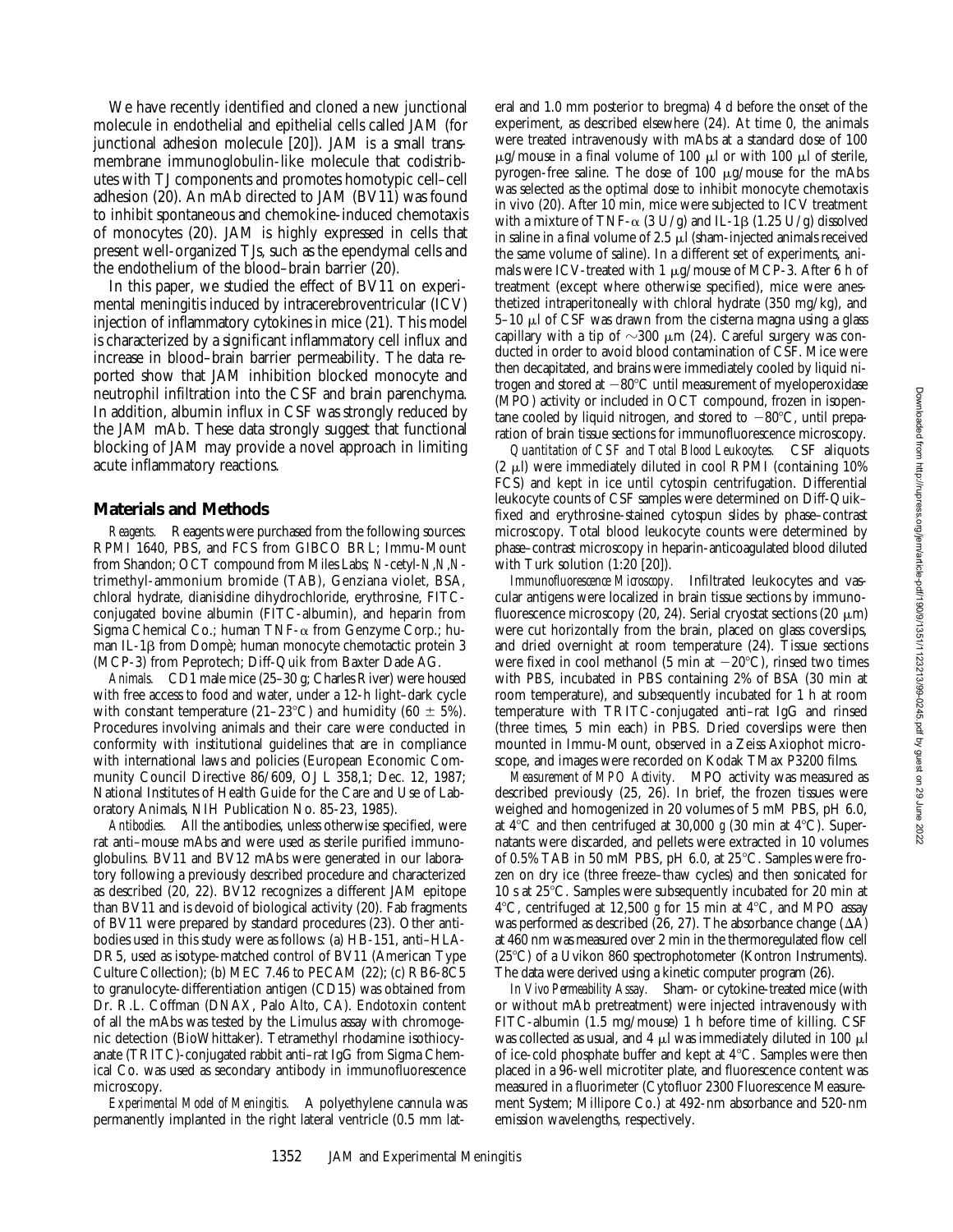### **Results**

Vascular JAM staining was observed in brain tissue sections of sham- or cytokine-treated animals that had received mAb BV11 in vivo. BV11 staining was evident in different sized blood vessels that penetrate the brain parenchyma (Fig. 1 a) and in those of choroid plexus (Fig. 1 b). No specific staining with the secondary antibody was observed when the animals were treated with saline; when the mice were treated with BV12 or when brain slices were treated with BV11 in vitro, we obtained a similar immunofluorescence pattern as that reported in Fig. 1 (not shown). No major difference in JAM staining was observed in cytokineor sham-treated animals. These data confirm previous work (20) showing that, despite the complex organization of the TJs in the brain microvasculature, JAM is located more superficially and can be available to mAb staining.

Mice ICV-treated with TNF- $\alpha$  (3 U/g body wt) and IL-1 $\beta$ (1.25 U/g body wt) showed a time-dependent CSF recruitment of both neutrophils and monocytes (Fig. 2 A, panel a). Maximal neutrophil recruitment at 6 h was almost 90% of the total leukocytes. Monocyte infiltration did not exceed 14% of the total recruited leukocytes. A comparable time course of leukocyte recruitment, measured as MPO activity, was observed in brain extracts of cytokine-treated mice (Fig. 2 A, panel b). After 6 h of treatment, cytokines induced a 3.7-fold increase of MPO activity compared with shamtreated animals. As reported in Fig. 2 B, panel a, the CSF of sham-treated animals was virtually devoid of circulating cells. In contrast, CSF of cytokine-treated mice contained a large number of recruited leukocytes (Fig. 2 B, panel b). This response was markedly reduced by intravenous administration of BV11 mAb (100  $\mu$ g/mouse; Fig. 2 B, panel c).

mAb BV11 was able to reduce neutrophil accumulation in the CSF by  $\sim$ 76%. This activity was retained by its Fab fragment, whereas an isotype-matched control, mAb HB-151, was ineffective (Fig. 2 C, panel a). mAb BV12, which is able to bind JAM to a different epitope than BV11, did not show a significant inhibitory activity (Fig. 2 C, panel a). Monocyte recruitment was also reduced by  $\sim$  50% by BV11 or its Fab fragments, whereas HB-151 was ineffective (Fig. 2 C, panel b). At a longer time, 9 h after treatment, inhibi-



**Figure 1.** Binding of anti-JAM antibodies to brain vessels. Mice were treated intravenously with BV11 mAb. mAb binding was evidenced by TRIC-conjugated anti–rat IgG. BV11 was able to bind vessels in the brain parenchyma (a) and in the choroid plexus (b).



**Figure 2.** (A) Time course of leukocyte accumulation in the CSF (a) or brain parenchyma (b) after ICV injection of IL-1 $\beta$  and TNF- $\alpha$ . (a) The inflammatory cytokines caused a marked increase of CSF neutrophils  $(\bullet)$ and monocytes  $(O)$ . Data are expressed as percentage of total cell number in CSF counted after cytokine administration. The number of cells in sham-treated animals was essentially undetectable (see also B, panel a). Data are means  $\pm$  SD of not less than five animals for each point from a typical experiment out of six performed. (b) MPO accumulation in the brain, as a parameter of leukocyte infiltration, was enhanced in a timedependent manner. Data are means  $\pm$  SD of at least five animals for each point from a typical experiment out of five performed. (B) Representative CSF samples collected at time 0 (a) and 6 h after ICV injection of cytokines (b, c). BV11 administration (c) strongly reduced leukocyte accumulation. (C) Administration of BV11 inhibited neutrophil and monocyte accumulation in the CSF after ICV cytokine injection. (a) BV11 and BV11 Fab significantly reduced neutrophil number in the CSF at  $6$  h after IL-1 $\beta$ and TNF- $\alpha$  administration. mAbs BV12, directed to JAM, and HB-151, as an isotype-matched control, were ineffective. (b) Monocyte accumulation after IL-1 $\beta$  and TNF- $\alpha$  was significantly reduced by BV11 and BV11 Fab but not by HB-151. Data are means  $\pm$  SD of at least five animals from a typical experiment out of six performed.  $*P < 0.05$ ;  $*P < 0.01$  by analysis of variance and Dunnet test compared with saline treatment.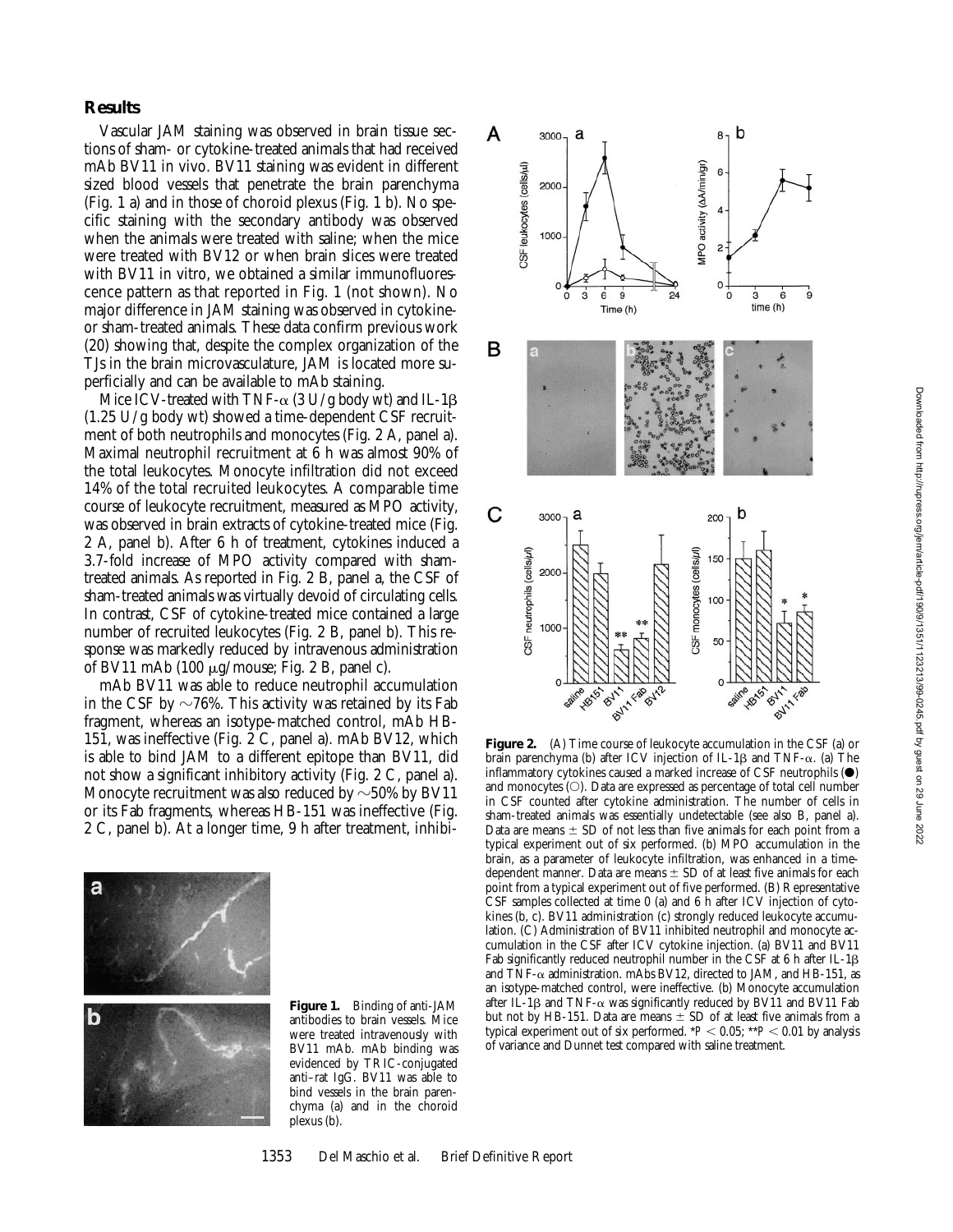tion was still apparent, even if slightly lower, reaching 52% for neutrophils (not shown). The inhibitory effect of BV11 was observed also when mice were injected ICV with MCP-3 (1  $\mu$ g/mouse [28]). Monocytes and neutrophils were efficiently recruited by MCP-3 ICV, and their number was significantly reduced in mice pretreated with BV11, but not with HB-151 and BV12 (Fig. 3, a and b).

In all of the experiments reported above, the number of circulating leukocytes was never substantially altered by infusion of any type of mAb in cytokine- or sham-treated mice. Blood samples were taken by puncture of the left heart ventricle. In a typical experiment, in animals treated ICV with IL-1 $\beta$  and TNF- $\alpha$  for 6 h, circulating leukocytes were as follows:  $9.1 \pm 2.2 \times 10^6$ /ml in saline;  $8.3 \pm 1.3 \times$ 10<sup>6</sup> in HB-151; 10.1  $\pm$  2  $\times$  10<sup>6</sup> in BV11; and 10.5  $\pm$  1.8  $\times$ 106 in BV12-treated animals. In comparison, in animals treated ICV with saline for 6 h, circulating leukocytes were as follows: 8.6  $\pm$  1.2  $\times$  10<sup>6</sup>/ml in saline; 8.8  $\pm$  1.1  $\times$  10<sup>6</sup> in HB-151;  $9.9 \pm 1.9 \times 10^6$  in BV11; and  $9.5 \pm 1.2 \times 10^6$ in BV12-treated animals.

In addition, we were unable to detect increases in neutrophil trapping in lungs, spleen, liver, and kidneys by immunofluorescence analysis of CD15-stained tissue sections in animals treated with any of the mAbs used in this study.

As further control, we measured MPO activity (see below) in lungs of mice treated for 6 h with saline, BV11, BV12, HB-151 (100  $\mu$ g/mouse), or BV11 Fab fragments (200  $\mu$ g/ mouse). The values, expressed as  $\Delta A/min/g$ , were not significantly different:  $34.6 \pm 0.3$  in saline;  $27.6 \pm 0.2$  in HB-151; 27.1  $\pm$  0.7 in BV12; 29.6  $\pm$  0.6 in BV11; and 26.8  $\pm$  0.7 in BV11 Fab–treated animals.

Neutrophil infiltration of the brain was also evaluated by histological means. Brain tissue sections of sham-treated mice showed essentially no staining of neutrophils with the anti-CD15 mAb RB6-8C5 (Fig. 4 A, panels a and d). In cytokine-treated mice, infiltrated neutrophils could be recognized in the surrounding areas of cerebral blood vessels (Fig. 4 A, panel b) and in submeningeal spaces (Fig. 4 A, panel e). Pretreatment of the mice with mAb BV11 (Fig. 4 A, panels c and f) but not with HB-151 (not shown) visibly reduced neutrophil extravasation. To quantify leukocyte infiltration, we measured MPO



**Figure 3.** Administration of BV11 inhibited neutrophil and monocyte accumulation in the CSF after ICV injection of MCP-3. BV11 significantly reduced monocyte (a) and neutrophil (b) number in the CSF at 6 h after MCP-3 administration, whereas mAbs HB-151 and BV12 were ineffective. Data are means  $\pm$  SD of at least five animals from a typical experiment out of three performed.  $*P < 0.01$  by analysis of variance and Dunnet test compared with saline treatment.





**Figure 4.** (A) Neutrophil infiltration in the brain detected by immunofluorescence analysis of areas surrounding blood vessels (a–c) or submeningeal space (d–f). Sham-treated animals showed essentially no staining with an anti-CD15 mAb (a and d). When mice were treated with  $IL-1\beta$ and TNF- $\alpha$  for 6 h, a marked increase in neutrophil infiltration was observed (b and e). This phenomenon was inhibited by BV11 administration (c and f). (B) MPO activity in brain extracts. ICV administration of IL-1 $\beta$  and TNF- $\alpha$  increased MPO activity in the brain (compare sham with saline). BV11 significantly reduced MPO accumulation, whereas HB-151 and BV12 were ineffective. Data are means  $\pm$  SD of five animals per group of a typical experiment out of four performed.  $*P < 0.01$  versus saline treatment by analysis of variance and Dunnet test.

activity in brain extracts. The basal MPO activity was increased by about three times in animals treated with TNF/ IL-1 and was reduced in mice pretreated with mAb BV11 but not with HB-151 (Fig. 4 B).

As another marker of acute inflammatory reaction in the brain, we tested the effect of mAb BV11 on the extravasation of FITC-albumin. Cytokine treatment induced a 3.4-fold increase of FITC-albumin extravasation in CSF (Fig. 5). This enhancement of permeability was significantly reduced in mice pretreated with mAb BV11 but not with the control mAb, HB-151.

#### **Discussion**

As shown previously by others (29), the direct injection of TNF- $\alpha$  and IL-1 $\beta$  ICV induces acute inflammatory re-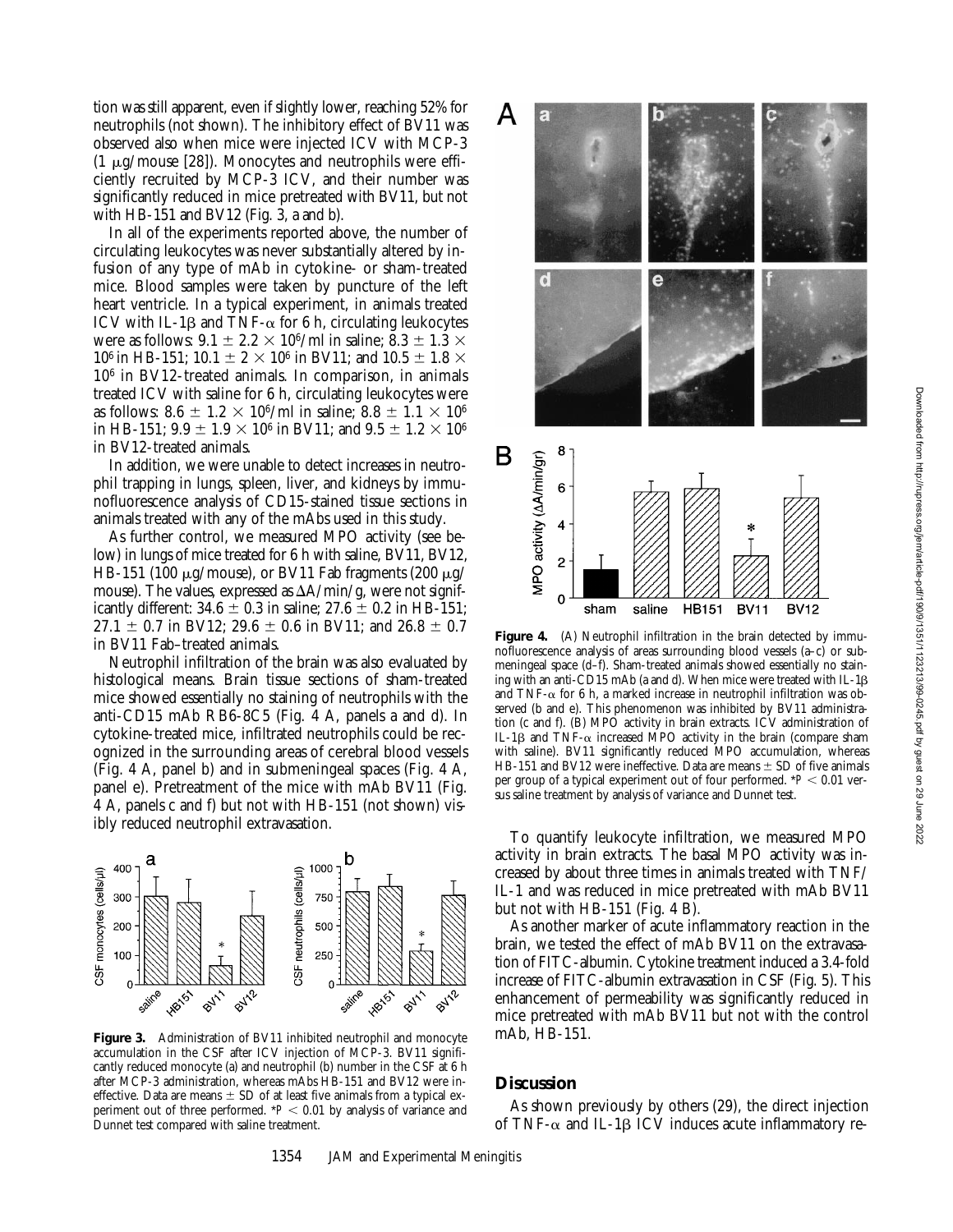

**Figure 5.** Cytokine (IL-1 $\beta$  and TNF- $\alpha$ ) treatment increased FITC-albumin accumulation in the CSF (compare sham with saline). BV11 administration significantly reduced this parameter, whereas HB-151 was ineffective. Data are means  $\pm$  SD of seven animals of a typical experiment out of three performed.  $*P < 0.01$  by analysis of variance and Dunnet test compared with saline treatment.

actions in the brain parenchyma largely reminiscent of bacterial meningitis.

Reduction of inflammation in meningitis can decrease mortality (3, 7, 30, 31). Inhibition of leukocyte adhesion to endothelial cells by  $\beta$ 2 integrin–blocking mAbs in bacterial meningitis reduces CSF protein accumulation (7, 8) and improves the survival rate. Furthermore, in mice deficient in endothelial P- and E-selectins, leukocyte and protein influx in the CSF upon inflammatory cytokine ICV injection was virtually abolished (21).

In this paper, we extend these observations by showing that inhibition of a novel leukocyte ligand, JAM, which regulates leukocyte transmigration (20), is effective in reducing inflammatory reactions in experimental meningitis. Intravenous pretreatment of mice with the anti-JAM mAb BV11 strongly reduced leukocyte extravasation and albumin permeability in the CSF and brain parenchyma promoted by ICV administration of cytokines.

The effect of BV11 was specific and not influenced by leukocyte Fc receptor, since BV11 Fab fragments retained the activity and an isotype-matched control mAb was ineffective. In addition, BV12, an mAb directed to JAM but recognizing a different epitope (20), was devoid of activity. Although in previous work (20) we observed that JAM was important in controlling monocyte extravasation, in the present model

we confirm and extend this observation to neutrophils, which constitute the majority of the cellular exudate.

The effect of JAM appears to be specific for leukocyte transmigration, since  $\overline{BV}11$  does not inhibit monocyte or neutrophil adhesion to endothelial cells (20). In addition, BV11 also reduced the effect of MCP-3 on CSF accumulation of both cells types. MCP-3 does not induce endothelial inflammatory reactions like IL-1 $\beta$ /TNF- $\alpha$ , and therefore these data are in favor of a specific effect of the mAb on leukocyte recruitment.

Despite reduction in albumin influx in CSF, it is unlikely that BV11 acts on endothelial permeability directly since it did not modify basal or IL-1/TNF–increased endothelial permeability in vitro in the absence of leukocytes (20; and data not shown). A more likely hypothesis is that for its localization at intercellular junctions, JAM binds leukocytes and directs their migration through the junctions. Since leukocyte transmigration through cytokine-activated endothelial cells may lead to an increase in permeability (32, 33), JAM inhibition would cause an indirect protection of blood– brain barrier breakdown.

A similar mechanism has been indicated for PECAM (19), and it is possible that these two proteins constitute a new class of agents which collaborate in promoting cell movement through endothelial cell junctions. JAM is located at TJs at the most apical domain of the intercellular cleft (20), whereas PECAM is found at a more basal site of the junctions (34). JAM may be necessary for the first interaction of circulating cells, which would then move along the cleft.

An important issue is JAM counterreceptor in monocytes and neutrophils. Monocytes and neutrophils obtained from the peritoneal fluid of thioglycollate-injected mice (20) or neutrophils from femoral bone marrow bind very poorly mAbs BV11 and BV12. Therefore, it is conceivable that these cells recognize JAM through a heterophilic receptor and that this interaction is inhibited by BV11.

In conclusion, the data reported here support the concept that JAM could constitute a novel target for modulating leukocyte extravasation at sites of inflammation. Therefore, manipulation of the molecular organization of endothelial junctions may be an effective approach to control vascular permeability and leukocyte traffic.

This study was supported by Human Frontiers Science Programme (grant RG0006/1997M), the Italian Association for Cancer Research, the European Community (projects Biomed BMH4-CT950875, BMH4- CT960669, BMH4-CT983380, and BMO4-CT0337), and the Italian National Research Council (CNR 97.01299.PF49). P. Fruscella is the recipient of a fellowship of Fondazione Valenti.

Address correspondence to Elisabetta Dejana, Istituto di Ricerche Farmacologiche "Mario Negri," Via Eritrea 62, 20157 Milano, Italy. Phone: 39-02-390141; Fax: 39-02-3546277; E-mail: dejana@irfmn.mnegri.it

*Submitted: 21 February 1999 Revised: 15 July 1999 Accepted: 27 July 1999*

#### **References**

1. Rowland, L.P., M.E. Fink, and L. Rubin. 1991. Cerebrospinal fluid: blood-brain barrier, brain edema, and hydrocephalus.

*In* Principles of Neural Science. E.R. Kandel, J. Schwartz, and T.M. Jessel, editors. Elsevier Science Inc., New York.